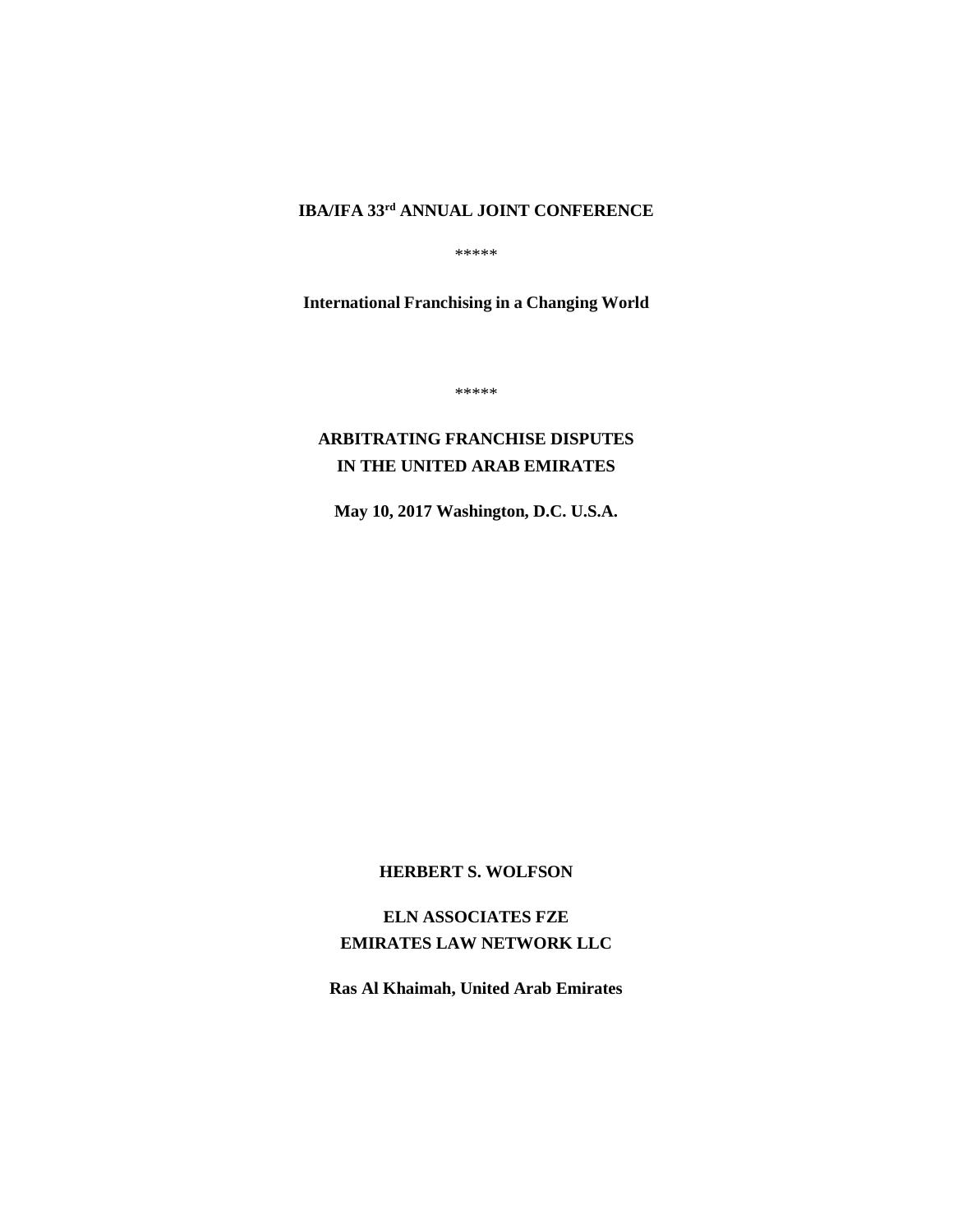#### **ARBITRATING FRANCHISE DISPUTES IN THE UNITED ARAB EMIRATES**

#### **1. Introduction**

There is currently no franchise-specific legislation in the United Arab Emirates. Under U.A.E. law, franchise agreements may be deemed commercial agency agreements and thus are subject to registration under U.A.E. Federal Law No. 18 of 1981 Regulating Commercial Agencies as amended (the "CAL"). Although Article 2 of the CAL states that all agreements creating commercial agencies must be registered with the U.A.E. Federal Ministry of Economy (the "Ministry"),<sup>1</sup> a 2006 ministerial order appears to preclude registration absent evidence of the foreign party's consent.<sup>2</sup> Only U.A.E. nationals, or entities wholly owned by U.A.E. nationals, are eligible to be commercial agents, $3$  although many entities that are at least partially owned by foreign nationals routinely act as distributors, franchisees or in other capacities that are considered to fall within the definition of "commercial agency." Thus, CAL Article 2 does not appear to create a mandatory requirement to register under the CAL.

Article 3 of the CAL provides that "[a]ny unregistered Commercial Agency shall not be legally recognized and no claim in respect thereof shall be heard." Article 3 of the CAL thus appears to preclude recourse to courts in the United Arab Emirates in respect of unregistered agencies.

## 2. **Arbitration and the CAL**

The dispute resolution procedures applicable to registered commercial agencies do not contemplate arbitration. If a dispute arises in respect of a franchise agreement that is registered under the CAL, the CAL requires recourse to a conciliation committee described in Articles 27 and 28 of that law. The decision of the committee may be appealed to a court in the U.A.E. A 2009 decision of the Abu Dhabi Court of Cassation appears to indicate that U.A.E. public policy precludes enforcement of an arbitration clause in a contract relating to a relationship that is registered under the CAL.<sup>4</sup>

Accordingly, an agreement to arbitrate disputes arising out of a franchise agreement that is registered under the CAL would not be enforceable. As a corollary, an arbitral award arising out of such a franchise agreement may be unenforceable in the United Arab Emirates whether it is rendered inside or outside the United Arab Emirates. An award rendered in in the United Arab Emirates arising out such a franchise agreement would be subject to set aside by a U.A.E. court pursuant to Article 216 of the United Arab Emirates Civil Procedure Code (the "CPC"),<sup>5</sup> which states that set aside may be granted if the arbitration is based on an invalid agreement to arbitrate. An award rendered outside the United Arab Emirates arising out of such a franchise agreement could be refused recognition and enforcement pursuant to Article V Paragraph 2(a) of the New York Convention,<sup>6</sup> which states that "recognition and enforcement of an arbitral award may also be refused if the competent authority in the country where recognition and

<sup>&</sup>lt;sup>1</sup> See Article 3 of the CAL.

<sup>2</sup> Ministerial Resolution No. 168 of 2006.

<sup>&</sup>lt;sup>3</sup> See Article 2 of the CAL.

<sup>&</sup>lt;sup>4</sup> See Petition for Cassation No. 875 of 2009 decided on 10 September 2009 (Abu Dhabi).

<sup>5</sup> U.A.E. Federal Law No. 11 of 1992 Promulgating the Law of Civil Procedures.

<sup>6</sup> United Nations on the Recognition and Enforcement of Foreign Arbitral Awards, 330 UNTS 38; 21 UST 2517; 7 ILM 1046 (1968).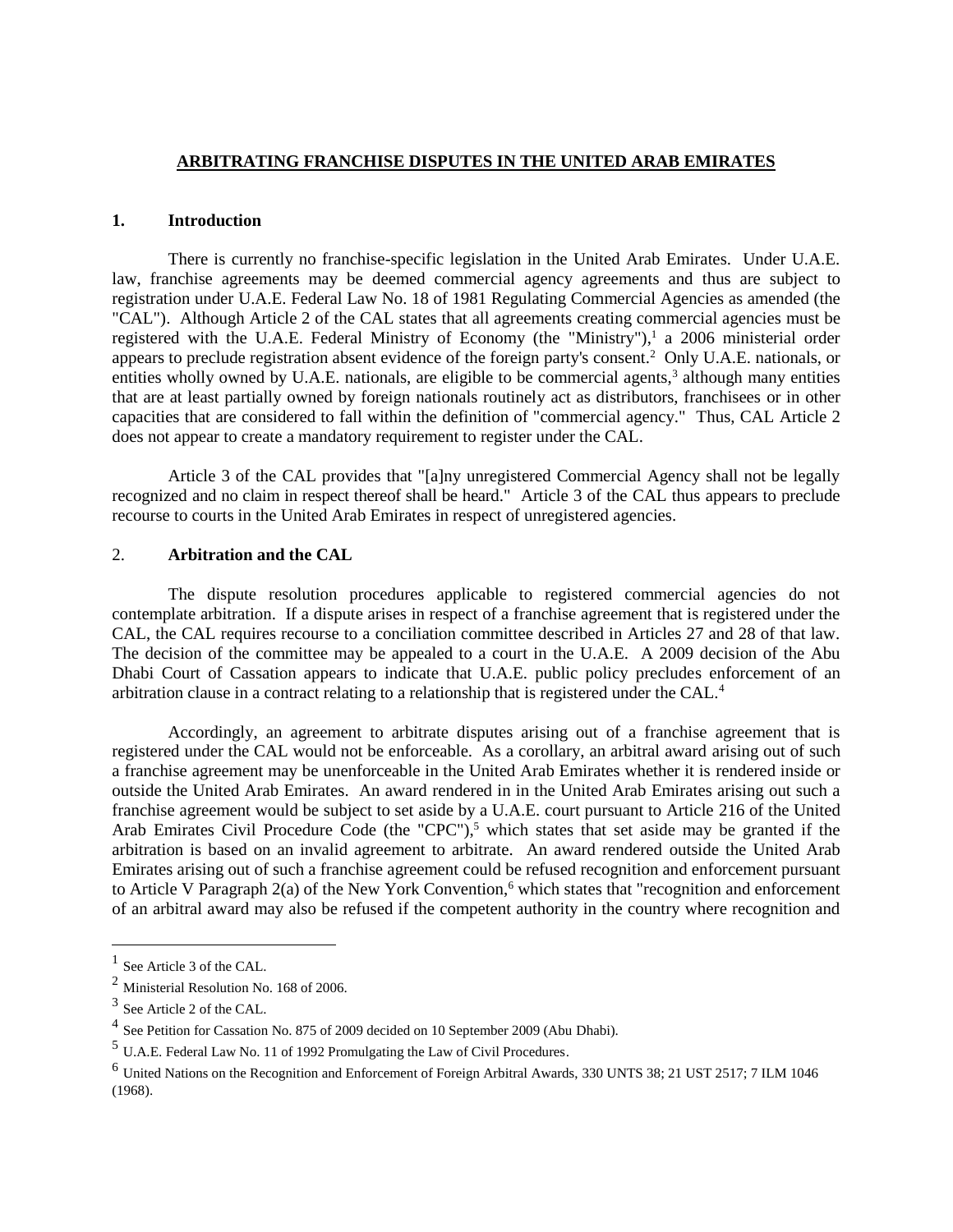enforcement is sought finds that . . . [t]he subject matter of the difference is not capable of settlement by arbitration under the law of that country."

If the relationship created by franchise agreements is not registered under the CAL, then the parties are free to agree to arbitration. Indeed, CAL Article 3 states that "[a]ny unregistered Commercial Agency shall not be legally recognized and no claim in respect thereof shall be heard." Consequently, if a franchise agreement is considered to create a commercial agency relationship, arbitration appears to be the only option for disputes arising out of an unregistered relationship.

## **3. Issues in Drafting an Arbitration Clause for a UAE Franchise Relationship**

Important considerations relating to drafting an agreement to arbitrate disputes arising out of franchise relationships that are not registered under the CAL include: (1) the institutional framework (arbitral rules); (2) the seat of arbitration; and (3) the governing law of the agreement.

#### **3.1 Institutional Framework (Arbitral Rules)**

Many arbitration clauses simply recite the parties' agreement to refer disputes to arbitration but do not specify the arbitral rules under which the arbitration is to take place. Referring to a document such as the ICC Rules<sup>7</sup> or the DIAC Rules<sup>8</sup> does more than specify a set of timelines and other rules for conduct of the arbitration; it invokes the support of an institution that can administer the arbitration. The administrative role of the arbitral institution is important, insofar as the institution provides, among other things, a mechanism for arbitrators to be appointed (or replaced in case of disqualification, incapacity or death); arbitrator fees to be set, collected and paid; and records of the arbitration to be kept.

There are many excellent arbitration institutions available to franchisors and franchisees. These include international institutions such as the International Chamber of Commerce (ICC); the London Court of International Arbitration (LCIA); the American Arbitration Association (AAA); and the Singapore International Arbitration Centre (SIAC) and well known regional institutions such as the Dubai International Arbitration Centre (DIAC); DIFC-LCIA Arbitration Center; the Cairo Regional Center for International Commercial Arbitration (CRCICA); and the Bahrain Chamber for Dispute Resolution (BCDR). Other institutions in the United Arab Emirates are the Abu Dhabi Commercial Conciliation and Arbitration Centre (ADCCAC) and the Sharjah International Commercial Arbitration Centre (Tahkeem).

Because many of these arbitration institutions have adopted rules based on international standards, the rules are often quite similar from one institution to another. The choice of institution should be driven by the institution's track record and the professional experience of its staff and management.

## **3.2 Seat of Arbitration**

 $\overline{a}$ 

## *3.2(i) The Importance of the Seat*

The "seat of arbitration" is a term of art used in arbitration practice to describe the place where the arbitration award is rendered. The seat usually coincides with the place of arbitration, but it is possible to have an arbitration with its seat in Paris but with hearings conducted in Dubai or anywhere else in the world. However, the seat of arbitration is much more than just a location.

 $<sup>7</sup>$  The Rules of Arbitration of the International Chamber of Commerce; see ICC Publication 865-2-ENG.</sup>

<sup>8</sup> Arbitration Rules of the Dubai International Arbitration Centre promulgated pursuant to Dubai Decree No. 11 of 2007.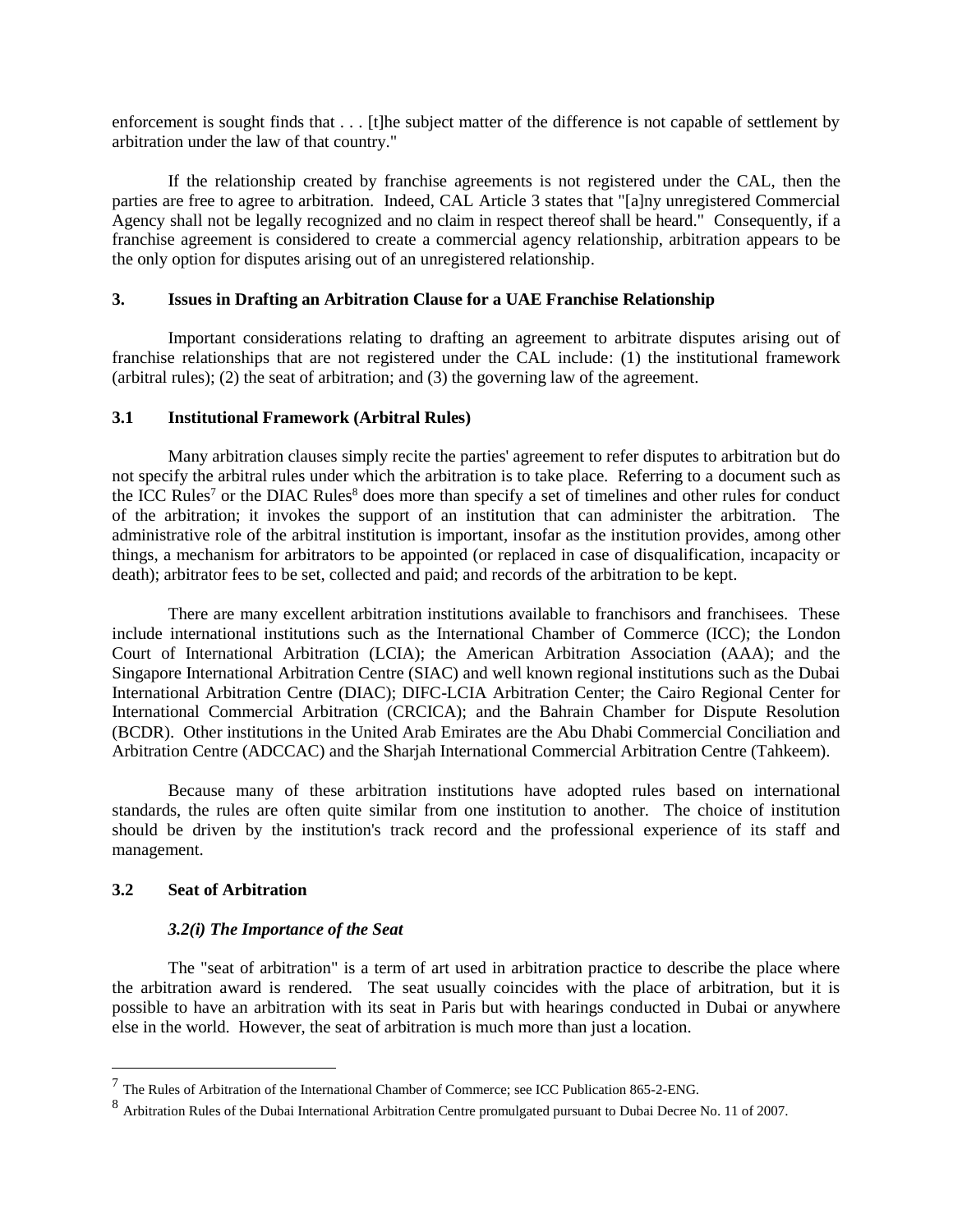The law of the seat governs the conduct of the arbitration and provides the backdrop of procedural law in circumstances where the parties have not agreed on procedural matters in the agreement to arbitrate or in a subsequent agreement. Because parties frequently do not address in the arbitration clause procedural topics such as document production; the right to call witnesses; and similar items, these items are usually governed by the law of the seat. Mandatory provisions of the law of the seat will override contrary provisions in the agreement to arbitrate or other instruments agreed by the parties. Perhaps most importantly, the law of the seat governs whether an arbitral award may be appealed and the grounds under which an arbitral award may be set aside (invalidated). Applications to set aside an arbitration award are brought before the courts of the seat.

Therefore, choosing a suitable seat of arbitration is of critical importance.

#### *3.2(ii) The United Arab Emirates as the Seat of Arbitration*

If the arbitration clause in the franchise agreement provides that the seat of the arbitration is inside the U.A.E., then U.A.E. law would apply to the conduct of the arbitration proceedings and would govern applications to set aside the decision of the arbitral tribunal.

Except for laws effective only within the common-law enclaves of the Dubai International Financial Centre (DIFC) and the Abu Dhabi Global Market (ADGM), there is no arbitration act in the United Arab Emirates.

A chapter of the CPC devoted to arbitration<sup>9</sup> is the only U.A.E. legislation that governs the conduct of arbitration outside the DIFC or ADGM, or the ratification or setting aside of arbitral awards rendered in the United Arab Emirates outside the DIFC or ADGM.<sup>10</sup> The CPC is ambiguous as to the extent to which arbitral tribunals are required to follow rules of U.A.E. courtroom procedure or apply norms of U.A.E. evidence law. Arbitration awards are not self-executing in the United Arab Emirates, so enforcement requires ratification through proceedings in the local courts. Enforcement proceedings are often resisted and may prompt petitions by the losing party to set aside the award.

Although the CPC authorizes the court to set aside an arbitration award if a procedural irregularity occurs during the arbitration case,<sup>11</sup> the CPC does not set clear time limits on set-aside requests nor does it define parameters limiting the circumstances under which the local courts may set aside an arbitral award. Nor does the CPC deem a party to have waived the right to invoke an irregularity in set aside proceedings if the party continues participating in the proceedings without registering its objection. As a result, in practice, parties often choose to acquiesce to procedural irregularities during the arbitral proceedings with a view towards raising the alleged errors in set-aside proceedings should the tribunal render an award in favor of the opposing party.

In addition, parties resisting enforcement often challenge the validity of the underlying agreement to arbitrate in set-aside proceedings. One frequently used argument is that the individual who signed the agreement containing the arbitration clause did not have express actual authority to agree to refer future disputes to arbitration. Although courts in the U.A.E. sometimes infer a representative's authority from

<sup>9</sup> Articles 203 to 218 of the Civil Procedure Code.

 $10$  DIFC Law 1 of 2008 as amended would apply to arbitration proceedings seated in the Dubai International Financial Centre. The ADGM Arbitration Regulations 2015, would apply to arbitration proceedings seated in the Abu Dhabi Global Market.

<sup>&</sup>lt;sup>11</sup> See CPC Article 216(1)(c).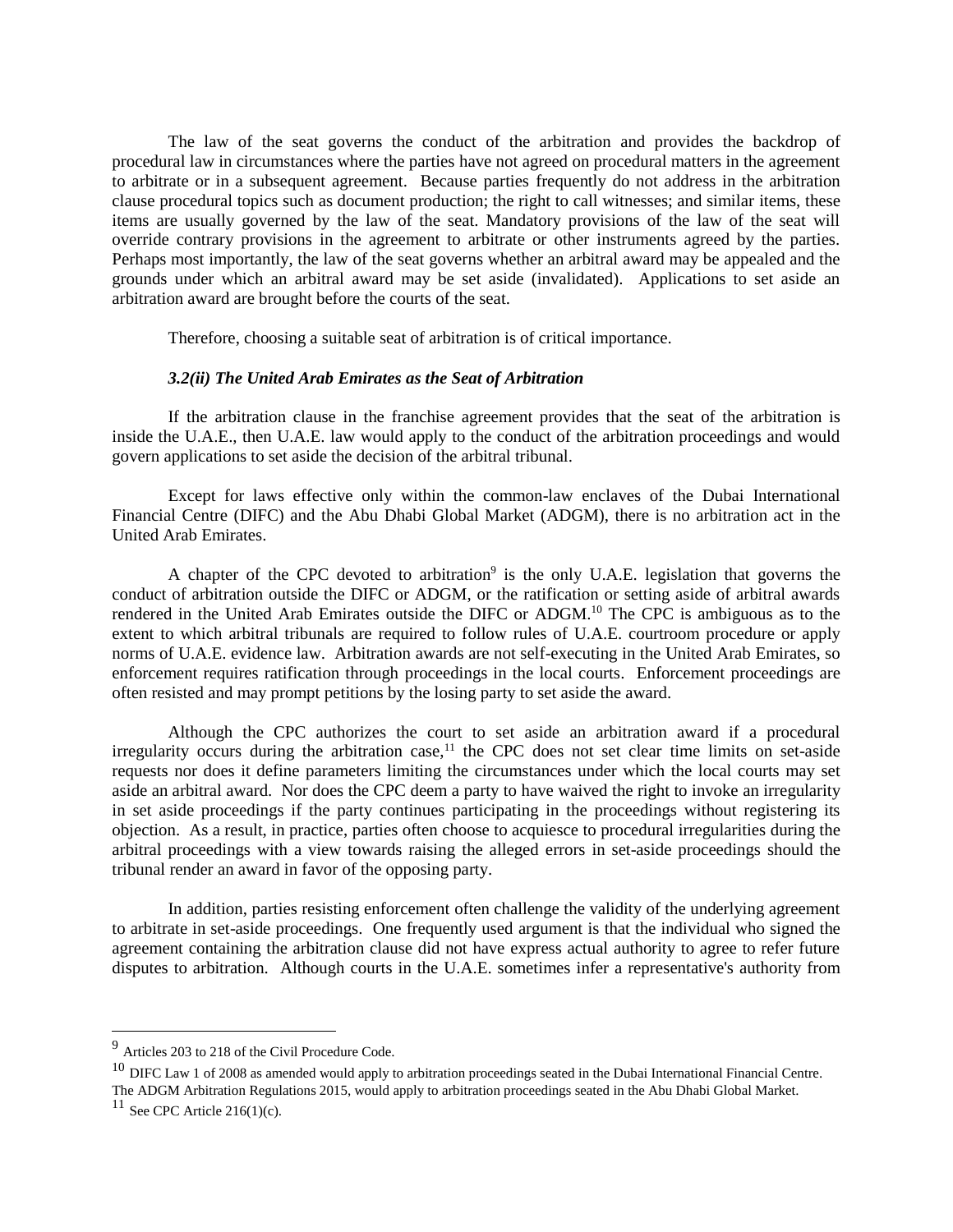the overall facts and circumstances,<sup>12</sup> and the new Companies Law enacted in 2015 contains a rule that would limit the extent to which a company incorporated in the U.A.E. may repudiate acts of its employees or agents,<sup>13</sup> it remains standard practice for litigants to challenge the capacity and authority of signatories to arbitration agreements.

The local courts have at times appeared to adopt a fairly interventionist posture towards arbitral proceedings. Notably, the Dubai Court of Cassation has overturned arbitral awards citing the tribunal's non-compliance with procedural requirements in circumstances where both parties appeared to have consented to the procedures in question.<sup>14</sup> A 2012 Dubai decision overturned a tribunal's award in a real estate development dispute where the tribunal based its decision on one party's failure to comply with certain registration procedures mandated by Dubai law; in that case the Court of Cassation held that provisions relating to the transferability of resources, and the rules concerning individual property ownership are matters of public policy in respect of which arbitration is impermissible.<sup>15</sup>

As a practical matter, the prevailing uncertainty means that a party attempting to enforce an arbitral award rendered in the U.A.E. outside the DIFC or ADGM may face protracted litigation in the U.A.E. courts in which the outcome is not assured.

#### *3.2(iii) DIFC as the Seat of Arbitration*

The Dubai International Financial Centre (DIFC) is a "financial free zone." In practice, the DIFC is a common-law enclave situated in the Emirate of Dubai. An amendment to the U.A.E. Constitution allows financial free zones such as the DIFC to be exempted from certain Federal laws in the United Arab Emirates.<sup>16</sup> Article 121 of the UAE Constitution reserves exclusive legislative authority to the Federal government in organizing financial free zones and the scope of their exemption from the implementation of Federal law. The Federal government exercised its exclusive legislative authority over financial free zones in respect of DIFC by enacting Federal Law No. 8 of 2004 Concerning Financial Free Zones (the "FFZ Enabling Law") and Federal Decree 35 of 2004 to Establish a Financial Free Zone in Dubai (the "DIFC Establishment Decree").

The FFZ Enabling Law expressly exempts financial free zones from "Federal civil and commercial laws."<sup>17</sup> The DIFC has an English-language court system functioning on common-law principles, separate from the Arabic language Dubai Courts. Therefore, the exemption from "Federal civil and commercial laws" appears to include the CPC. The DIFC Arbitration Act governs the conduct of arbitration proceedings seated in DIFC.<sup>18</sup>

Accordingly, if the arbitration clause in a franchise agreement expressly states that the seat of arbitration is the DIFC, then the DIFC Arbitration Act (not the CPC arbitration chapter) would be the law of the seat. The DIFC Arbitration Act provides a relatively clear and robust framework for arbitration. Perhaps more importantly, the DIFC Court (and not the ordinary courts of Dubai) would have jurisdiction

<sup>12</sup> See, e.g., Petition for Cassation 462 of 2002 (Dubai).

<sup>13</sup> See Article 23 of U.A.E. Federal Law No. 2 of 2015 Concerning Commercial Companies (the "New Companies Law"). The New Companies Law repealed and replaced U.A.E. Federal Law No. 8 of 1984 Concerning Commercial Companies, as amended (the "1984 Companies Law").

<sup>&</sup>lt;sup>14</sup> See, for example, Petition for Cassation No. 503 of 2003 decided on 15 May 2005 (Dubai).

<sup>15</sup> Petition for Cassation No. 14 of 2012 decided on 16 September 2012 (Dubai).

<sup>16</sup> See Constitution of the United Arab Emirates, Article 121.

<sup>&</sup>lt;sup>17</sup> Article 3(2) of the FFZ Enabling Law.

 $18$  DIFC Law 1 of 2008, as amended.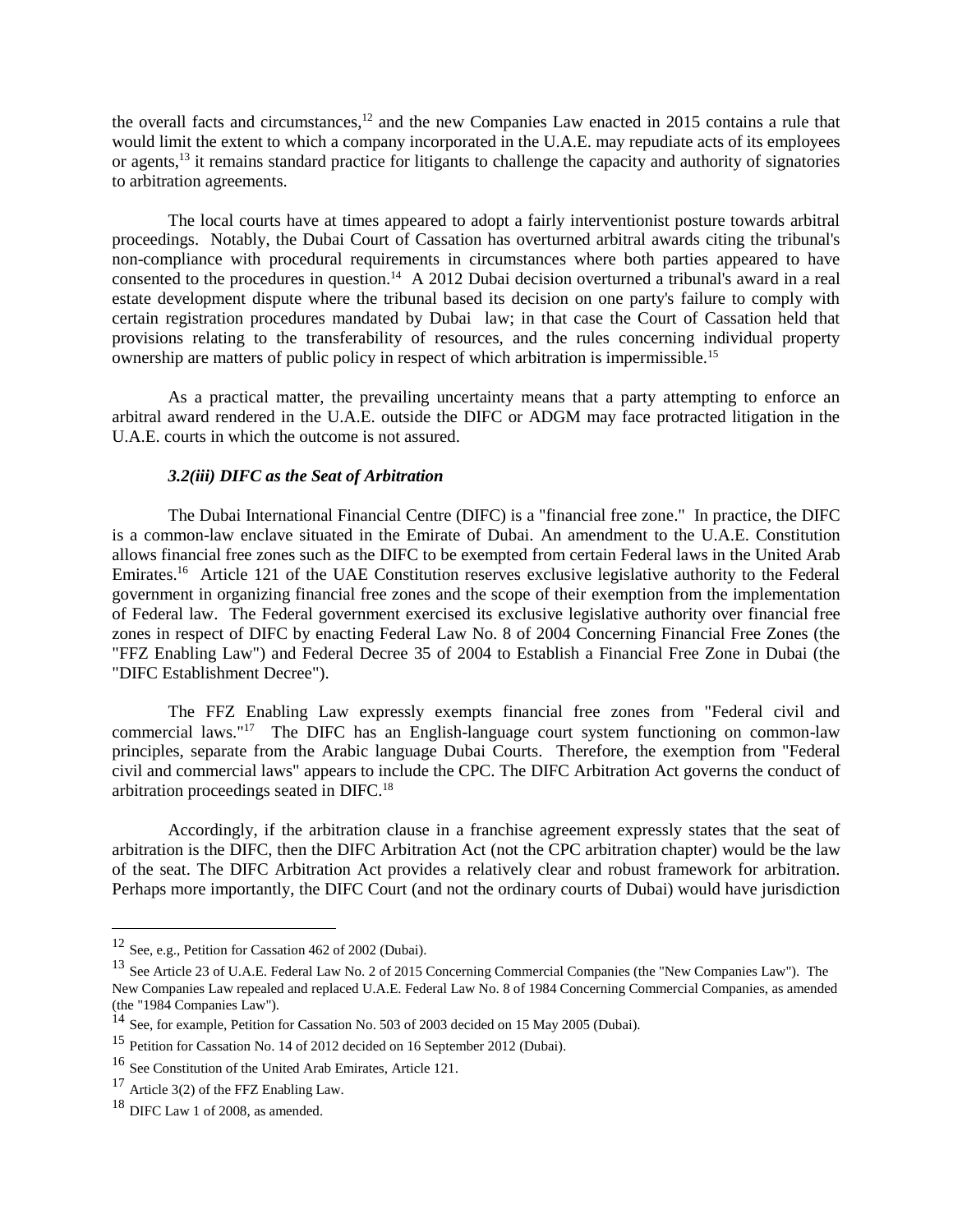and oversight over arbitration proceedings seated in DIFC, and would be the court to which any set-aside petition must be brought.

The DIFC Arbitration Act states, for example, that:

A party who knows that any provision of this Law, including one from which the parties may derogate, or any requirement under the Arbitration Agreement has not been complied with and yet proceeds with the Arbitration without stating his objection to such non-compliance without undue delay or, if a time limit is provided therefor, within such period of time, shall be deemed to have waived his right to object.<sup>19</sup>

The "deemed waiver" rule set forth in Article 9 of the DIFC Arbitration Act effectively rules out the practice, common in arbitrations seated in Dubai outside the DIFC enclave, of acquiescing in procedural errors during the arbitration case with a view towards invoking the errors in subsequent setaside proceedings.

The DIFC Arbitration Act limits the circumstances under which an arbitral award may be set aside.<sup>20</sup> The grounds for set-aside under the DIFC Arbitration Act are similar in large part to the grounds for refusing enforcement permitted under Article V of the New York Convention.

Pursuant to the Judicial Authority Law<sup>21</sup> and a 2009 enforcement protocol,<sup>22</sup> the Dubai courts outside the DIFC enclave are required to enforce an order from the DIFC Court (including an order enforcing an arbitral award rendered in DIFC) without reviewing the DIFC Court order on the merits. The procedure for enforcement before the Dubai courts is relatively streamlined.

Selecting DIFC as the seat of arbitration is therefore preferable to simply choosing "Dubai." When drafting the arbitration clause, the parties should therefore ensure that the clause expressly states that "DIFC" (or the "Dubai International Financial Centre") is the seat of arbitration. A party wishing to select DIFC as the seat is not required to select DIFC-LCIA rules or use DIFC-LCIA as the arbitration institution. A party may choose DIFC as the seat of arbitration even if it chooses the DIAC rules and institutional framework, or the ICC rules and institutional framework.

## *3.2(iv) ADGM as the Seat of Arbitration*

Like DIFC, the Abu Dhabi Global Market (ADGM) is a financial free zone and common-law enclave created by Federal Decree.<sup>23</sup> ADGM is situated in the Emirate of Abu Dhabi and has an Englishlanguage court system functioning on common-law principles, separate from the Arabic-language Abu Dhabi Judicial Department.<sup>24</sup> The CPC does not apply in ADGM because, like DIFC, ADGM is exempt from "Federal civil and commercial laws" pursuant to the FFZ Enabling Law.<sup>25</sup> ADGM has enacted a law governing the conduct of arbitration proceedings seated within the enclave. 26

<sup>&</sup>lt;sup>19</sup> DIFC Arbitration Act, Article 9.

<sup>20</sup> See DIFC Arbitration Act, Article 41(2).

<sup>&</sup>lt;sup>21</sup> Dubai Law No. 12 of 2004 in respect of The Judicial Authority at Dubai International Financial Centre.

<sup>&</sup>lt;sup>22</sup> 2009 Protocol of Jurisdiction Between Dubai Courts and DIFC Courts.

<sup>&</sup>lt;sup>23</sup> Federal Decree No. 15 of 2013 to Establish a Financial Free Zone in Abu Dhabi (the "ADGM Establishment Decree")

<sup>&</sup>lt;sup>24</sup> ADGM Courts, Civil Evidence, Judgments, Enforcement and Judicial Appointments Regulations 2015.

<sup>&</sup>lt;sup>25</sup> Article 3(2) of the FFZ Enabling Law.

<sup>26</sup> ADGM Arbitration Regulations 2015.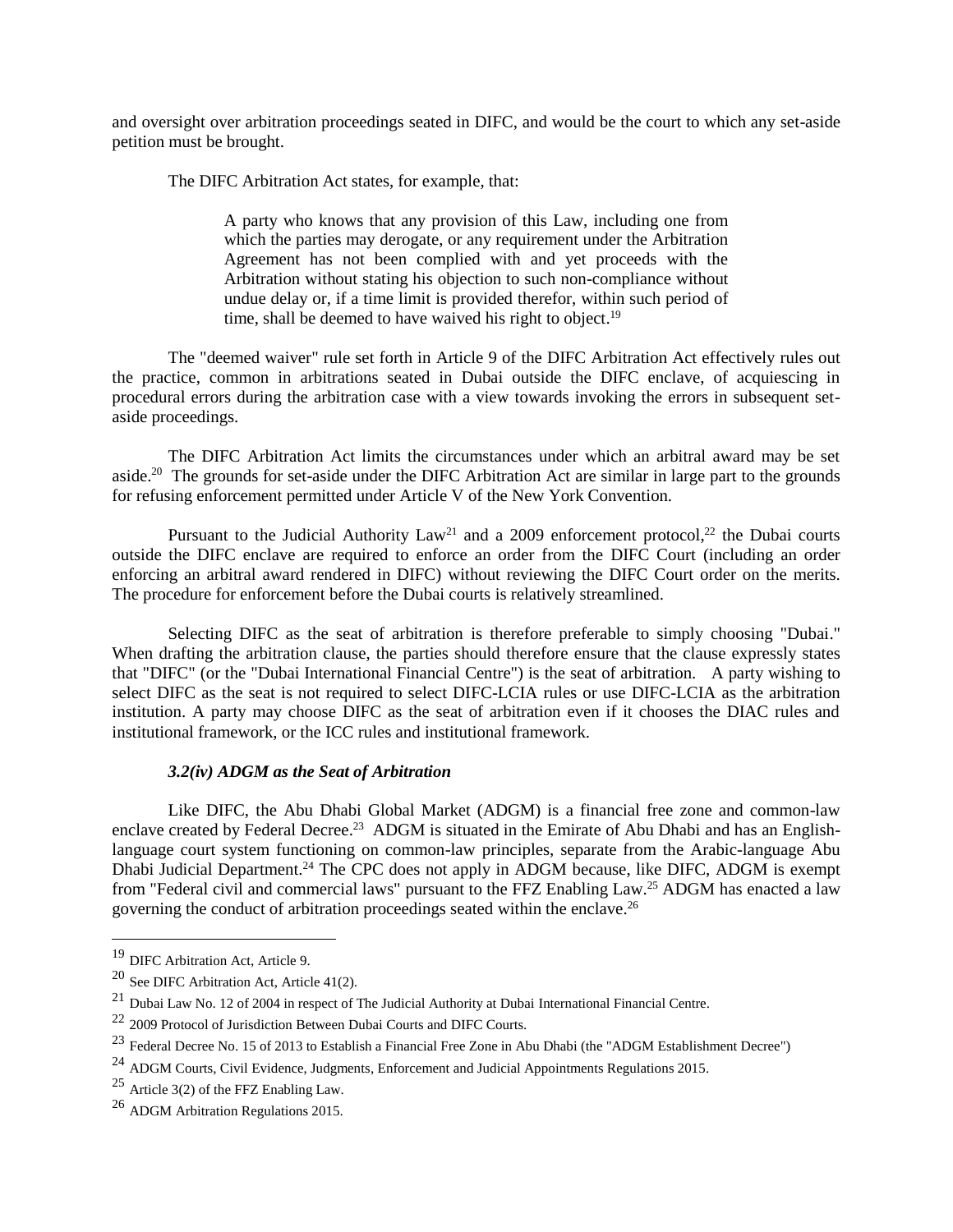Accordingly, if the arbitration clause in a franchise agreement expressly states that the seat of arbitration is the ADGM, then the ADGM Arbitration Regulations would be the law of the seat. Like the DIFC Arbitration Act, the ADGM Arbitration Regulations provide a relatively clear and robust framework for arbitration. The ADGM Court (and not the ordinary courts of Abu Dhabi) would have jurisdiction and oversight over arbitration proceedings seated in ADGM, and would be the court to which any set-aside petition must be brought.

Like the DIFC Arbitration Act, the ADGM Arbitration Regulations contain a "deemed waiver" rule, although the ADGM rule appears to be less categorical than its DIFC analogue. Article 10 of the ADGM Arbitration Regulations state:

## **10. Waiver and loss of right to object**

(1) A party which, knowingly and without a legitimate reason, fails to object to an irregularity before the arbitral tribunal in a timely manner, or if a time limit is provided in any applicable arbitration rules, within such period of time, shall be deemed to have waived its right to object to such irregularity.

(2) An objection to an irregularity under subsection (1) shall include any objection (a) that the tribunal lacks substantive jurisdiction, (b) that the proceedings have been improperly conducted, (c) that there has been a failure to comply with the arbitration agreement or with any provision of this Part, or (d) that there has been any other irregularity affecting the tribunal or the proceedings.

(3) Where the arbitral tribunal rules that it has substantive jurisdiction and a party to arbitral proceedings who could have questioned that ruling by challenging the award (or pursuant to any other process that may be agreed by the parties), does not do so, or does not do so within the time allowed by the arbitration agreement or any provision of this Part, he may not object later to the tribunal's substantive jurisdiction on any ground which was the subject of that ruling.

The ADGM Arbitration Regulations therefore restrict a litigant's opportunity to stockpile errors arising during the arbitration case with a view towards invoking those errors in subsequent set-aside proceedings. However, the scope of the waiver is more limited under ADGM law, insofar as in ADGM the waiver arises only if the litigant fails to object "knowingly and without a legitimate reason."<sup>27</sup>

The ADGM Arbitration Regulations also limit the circumstances under which an arbitral award may be set aside.<sup>28</sup> The grounds for set-aside under the ADGM Arbitration Regulations are similar in large part to those under the DIFC Arbitration Act.

While Dubai laws and procedures<sup>29</sup> clearly provide that judgments of the DIFC Court are enforceable in Dubai outside that enclave, the status of ADGM Court judgments is less clear under Abu

 $^{27}$  ADGM Arbitration Regulations 2015, Article 10(1).

<sup>28</sup> ADGM Arbitration Regulations 2015, Article 53(2).

<sup>&</sup>lt;sup>29</sup> Dubai Law No. 12 of 2004 in respect of The Judicial Authority at Dubai International Financial Centre; and 2009 Protocol of Jurisdiction Between Dubai Courts and DIFC Courts.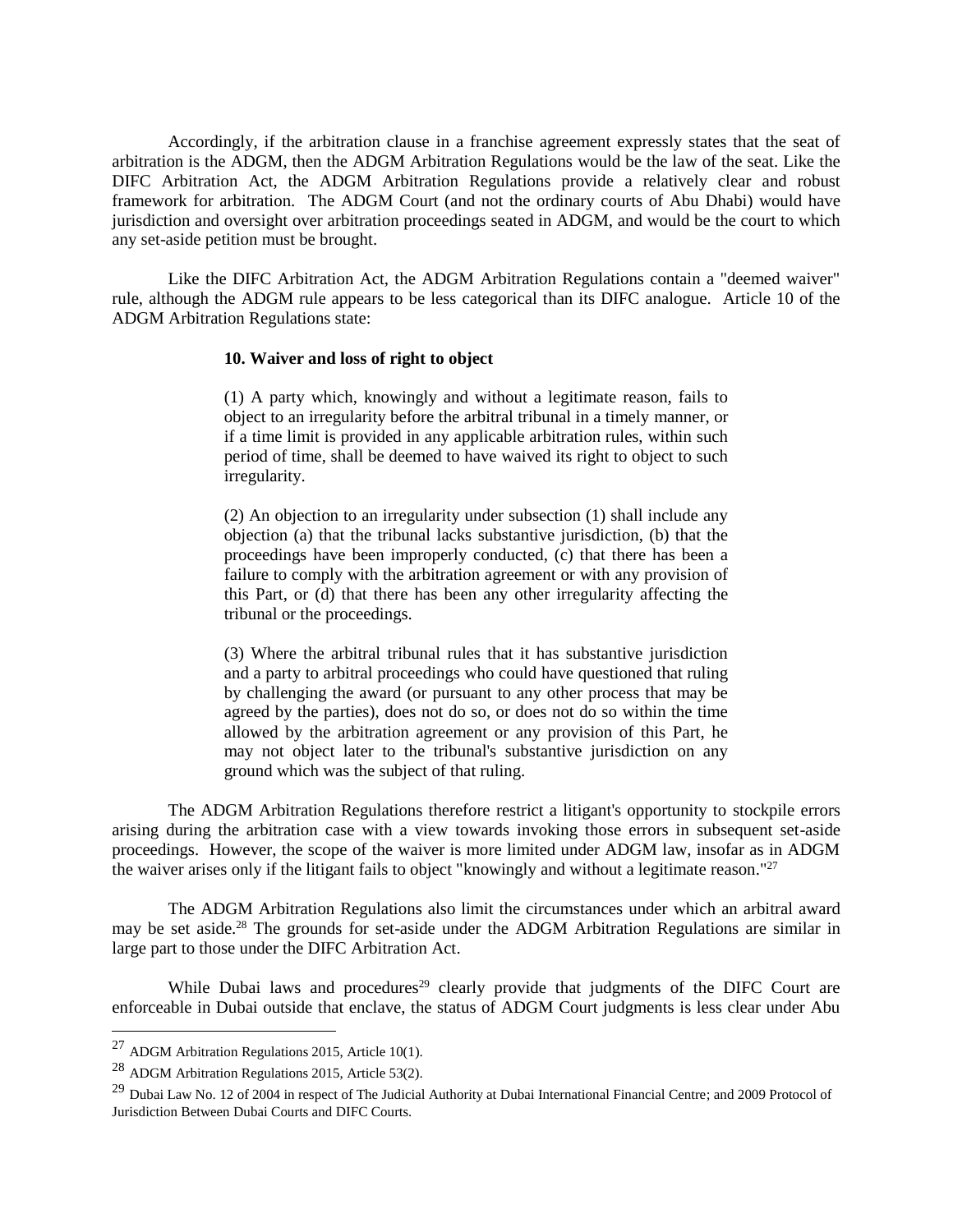Dhabi law.<sup>30</sup> As the ADGM Court is much newer than the DIFC Court, the ADGM Court has not yet had time to develop a track record.

While selecting ADGM as the seat of arbitration is probably preferable to simply choosing "Abu Dhabi" as the seat, selecting DIFC may offer more certainty and predictability.

## *3.2(v) Seat of Arbitration Outside the United Arab Emirates*

The United Arab Emirates acceded to the New York Convention in 2006.<sup>31</sup> Accession to the New York Convention may have made it easier to enforce an award seated abroad than a "domestic" award seated in the United Arab Emirates outside the DIFC or ADGM financial free zones. In the past, obtaining recognition and enforcement of a foreign arbitration award was generally subject to the same difficulties that apply to foreign judgments.<sup>32</sup> Although a 1992 bilateral treaty between the United Arab Emirates and France<sup>33</sup> provides for the mutual recognition and enforcement of arbitral awards rendered in those countries, franchisors who chose seats in London or California or other locations outside France were unable to invoke the treaty provisions. In the absence of a treaty procedure, obtaining recognition and enforcement of a foreign judgment required proceedings in the U.A.E. at which the defendant had the opportunity to assert defenses and produce evidence. A foreign arbitral award could, however, be introduced as evidence in such U.A.E. proceedings.

That said, franchisors considering choosing a seat outside the United Arab Emirates should consider the potential cost of conducting proceedings somewhere that may be far removed from the place where evidence and witnesses are located. In addition, franchisors considering choosing France, the U.K., the United States or a similar country as the seat of arbitration should also consider whether either party may need to present testimony by witnesses who are third-country nationals residing in the United Arab Emirates. If a party's prospective witnesses are unable to obtain entry visas to the country where the arbitration proceedings are held, and suitable alternative arrangements cannot be made, that party may later argue that it was unable to present its case. The New York Convention permits a court to refuse enforcement if a party was "unable to present its case."<sup>34</sup>

In addition, there are at least two areas of potential uncertainty surrounding implementation of the New York Convention with respect to a franchise relationship in the U.A.E.

(a) The New York Convention provides in Article V(2)(a) that recognition and enforcement of a foreign arbitral award may be refused if the competent authority in the country where recognition and enforcement is sought determines that "the subject matter of the difference is not capable of settlement by arbitration under the law of that country." Article 6 of the CAL makes the U.A.E. courts the exclusive forum for resolving any dispute concerning a registered commercial agency. Accordingly, a party could arguably invoke Article  $V(2)(a)$  to resist enforcement of a foreign arbitral award rendered in connection with a registered commercial agency.

(b) The New York Convention provides in Article V(2)(b) that recognition and enforcement of a foreign arbitral award may be refused if the competent authority in the country where recognition and

<sup>30</sup> See Article 13(11) of Abu Dhabi Law No. 4 of 2013 Concerning Abu Dhabi Global Market

<sup>31</sup> Federal Decree No. 43 of 2006, promulgated on 13 June 2006.

 $32$  See Articles 212(4) and 235(2)(a) of the CPC.

<sup>33</sup> Federal Decree No. 31 of 1992 Ratifying the Treaty on Judicial Cooperation and the Recognition and Enforcement of Judgments in Civil and Commercial Cases between the Government of the State of the United Arab Emirates and the Government of the French Republic.

<sup>34</sup> New York Convention, Article V Paragraph 1(b).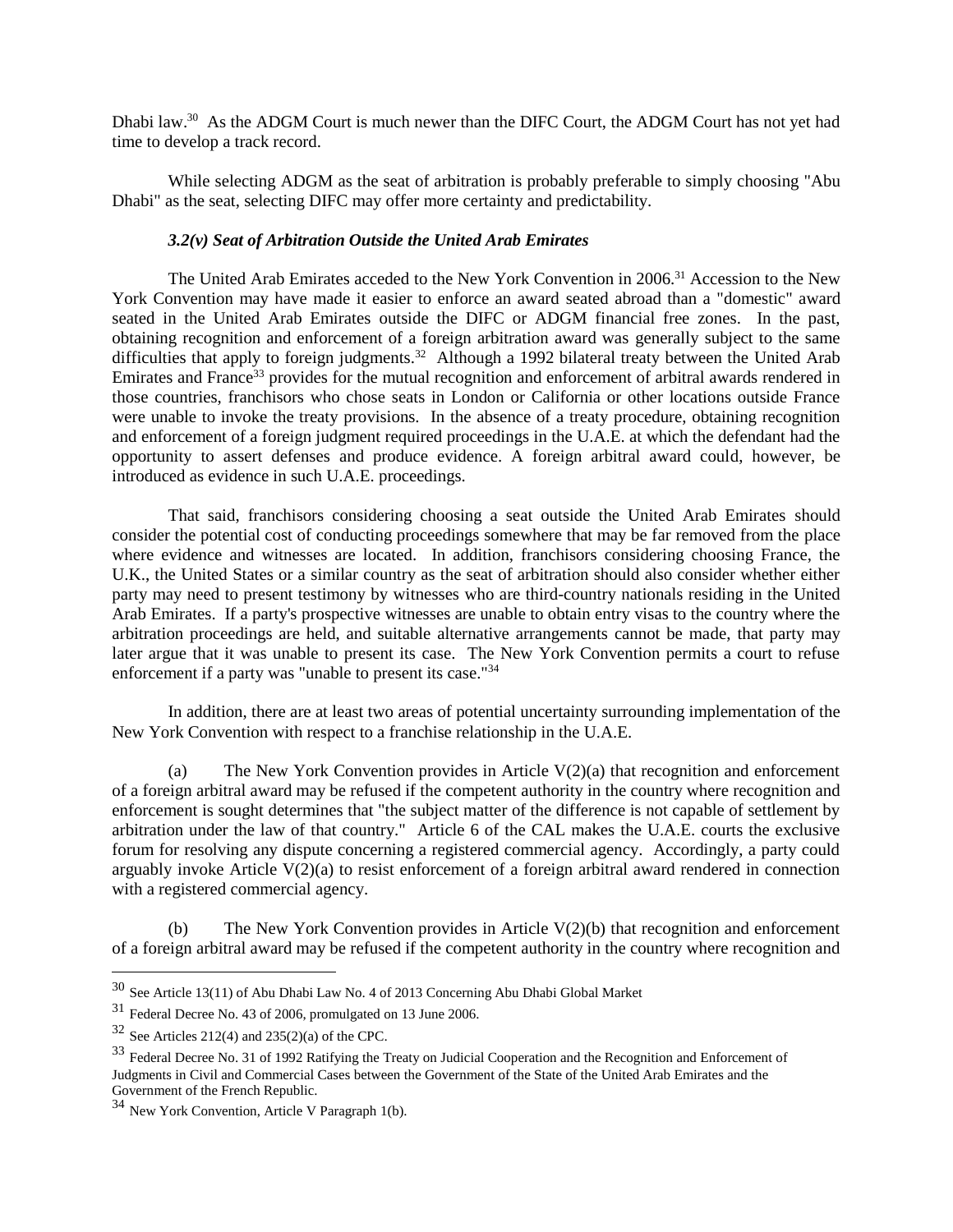enforcement is sought determines that recognition or enforcement of the award "would be contrary to the public policy of that country." Thus, a party could arguably invoke Article V(2)(b) to resist enforcement of a foreign arbitral award concerning a registered commercial agency (or possibly even an unregistered agency) on public policy grounds.

## **3.2 Governing Law of the Agreement**

Assuming the franchise agreement is not registered under the CAL, the parties may separately choose the governing law of the agreement and the seat of arbitration. Thus, the parties may agree that the franchise agreement will be governed by the laws of California, or the laws of England and Wales, while also agreeing that the seat of any arbitration arising out of the franchise agreement will be Paris, or DIFC.

The United Arab Emirates has not yet adopted a franchise law, nor is there body of court precedent in the U.A.E. relating to franchise transactions. Therefore, the rights and obligations of parties to a franchise relationship are not yet well defined in U.A.E. law.

As discussed above, franchisees often seek to characterize franchising relationships as commercial agencies so that they may invoke the benefits and protections of the CAL. A franchisee may not claim the benefits and protections of the CAL unless the relationship is registered as a commercial agency with the Ministry of Economy. However, courts in the U.A.E. have shown that in practice they are willing to apply the U.A.E. Commercial Code<sup>35</sup> as a separate source of commercial agency rights.<sup>36</sup>

 For example, the CAL states that U.A.E. courts do not have jurisdiction over cases arising from unregistered agencies. Consequently, an unregistered agent should not be able to invoke the compensation provisions of the CAL. However, the Commercial Code, which does not expressly impose any registration requirements, contemplates compensation for commercial agencies terminated "at an inappropriate time."<sup>37</sup> Courts in the U.A.E. have relied on the Code to allow unregistered agents to claim compensation.<sup>38</sup>

Given the relatively undefined status of the law relating to franchise relationships in the U.A.E., and the potential adverse consequences of applying the CAL or the Commercial Code, it might be desirable for the parties to select non-UAE law as the governing law of the agreement. Choosing non-UAE law as the governing law, coupled with a suitable forum that applied the party's agreed choice of governing law to any dispute, should allow the parties to benefit from increased predictability.

## **4. Conclusions**

 $\overline{a}$ 

Arbitration is a desirable choice for resolving disputes arising out of franchise agreements that have not been registered under the CAL. The parties may wish to consider choosing DIFC or a suitable location outside the U.A.E. as the seat of arbitration, and may choose a suitable governing law.

<sup>35</sup> U.A.E. Federal Law No. 18 of 1993 Promulgating the Commercial Transactions Code.

<sup>36</sup> See, for example, Petition for Cassation No. 11 of 2006, decided on 3 June 2006 (Dubai), in which the Dubai Court of Cassation cited Article 227 of the Commercial Code to support reversing and remanding a lower court decision holding that Article 3 of the CAL precluded an unregistered exclusive distributor from claiming compensation from the manufacturer.

<sup>37</sup> See Commercial Code Article 214.

<sup>38</sup> See, for example, Petition for Cassation No. 11 of 2006, decided on 3 June 2006 (Dubai).